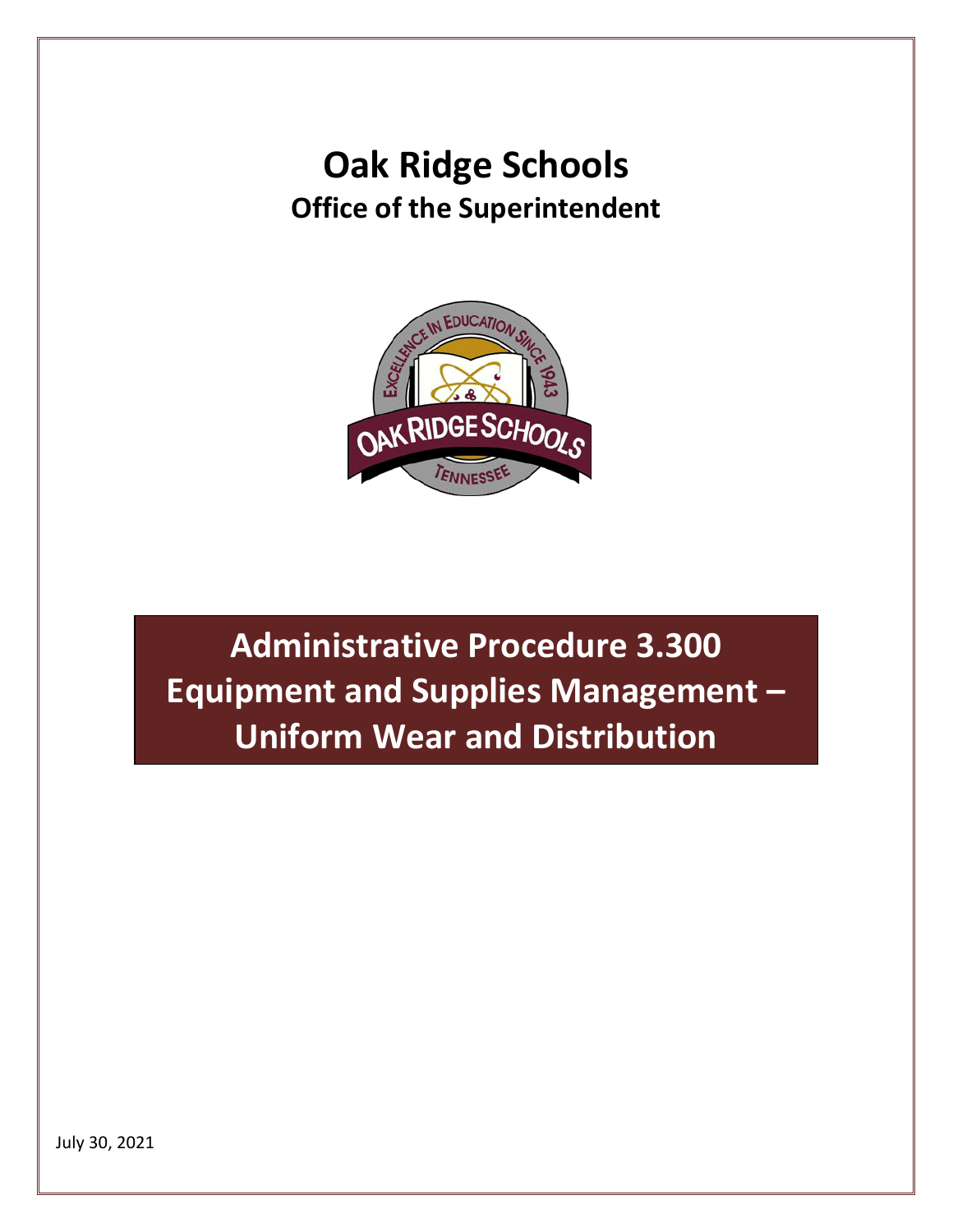#### **Policy on Uniforms**

Uniforms are furnished to many Oak Ridge Schools (ORS) employees for reasons such as departmental identification and security. This policy establishes ORS Uniform Wear and Distribution guidelines. New employees will sign a statement indicating understanding and willingness to conform to this policy; current employees subject to wearing uniforms will be provided a copy.

Management retains the right to make changes to any portion of this policy in the future recognizing any obligations it may have under the provisions of any applicable code or law.

#### **I. Who May Be Issued Uniforms**

At this time, all uniformed ORS employees in the following operating areas as described below shall receive uniform items no later than the point when the employee has passed probation:

- Fleet Services
- Custodial Services
- Buildings and Grounds Services (including Maintenance Generalist, Painters, Carpenters)
- Maintenance Technicians (Including HVAC, Plumbing, Electrical, Low-Voltage)
- IT Network Technicians
- IT (Low-Voltage Wiring Technicians)
- Foremen, Supervisors, and Directors
- Extended Child Care Employees

The uniform items to be issued are described in Section III below. ORS Administration will at all times remain the sole determiner which, if any, positions are required to wear uniform clothing items, whether additional job classifications (including in other work units) will be required to wear uniforms in the future or whether the requirement will be discontinued for any or all positions. ORS Administration will at all times remains the sole determiner as to which items of clothing constitute "the uniform" and the specifications of the pieces of the uniform. (Outerwear described in Section III.C. below.)

Management may exempt any employee from wearing "the uniform." However, exemptions are intended to deal only with specific situations (such as the need for the accommodation of religious tenets or where an appropriate size/fit uniform cannot be obtained). In such cases, the employee will be specifically advised that s/he is exempted from the requirement but will be required to wear appropriate identification at all times as described in Section IIA below. Where an exemption may be required or otherwise appropriate, supervisors are to obtain approval pursuant to Section IIB below; supervisors are not to grant exemptions without such concurrence.

#### **II. Wearing the Uniform**

All employees issued uniforms are required to wear them when performing their school duties. Unless specifically authorized as described in Section II.B. below, no substitute items are permitted once an employee has been issued uniform items. The uniform logo, and a valid school identification badge displayed to identify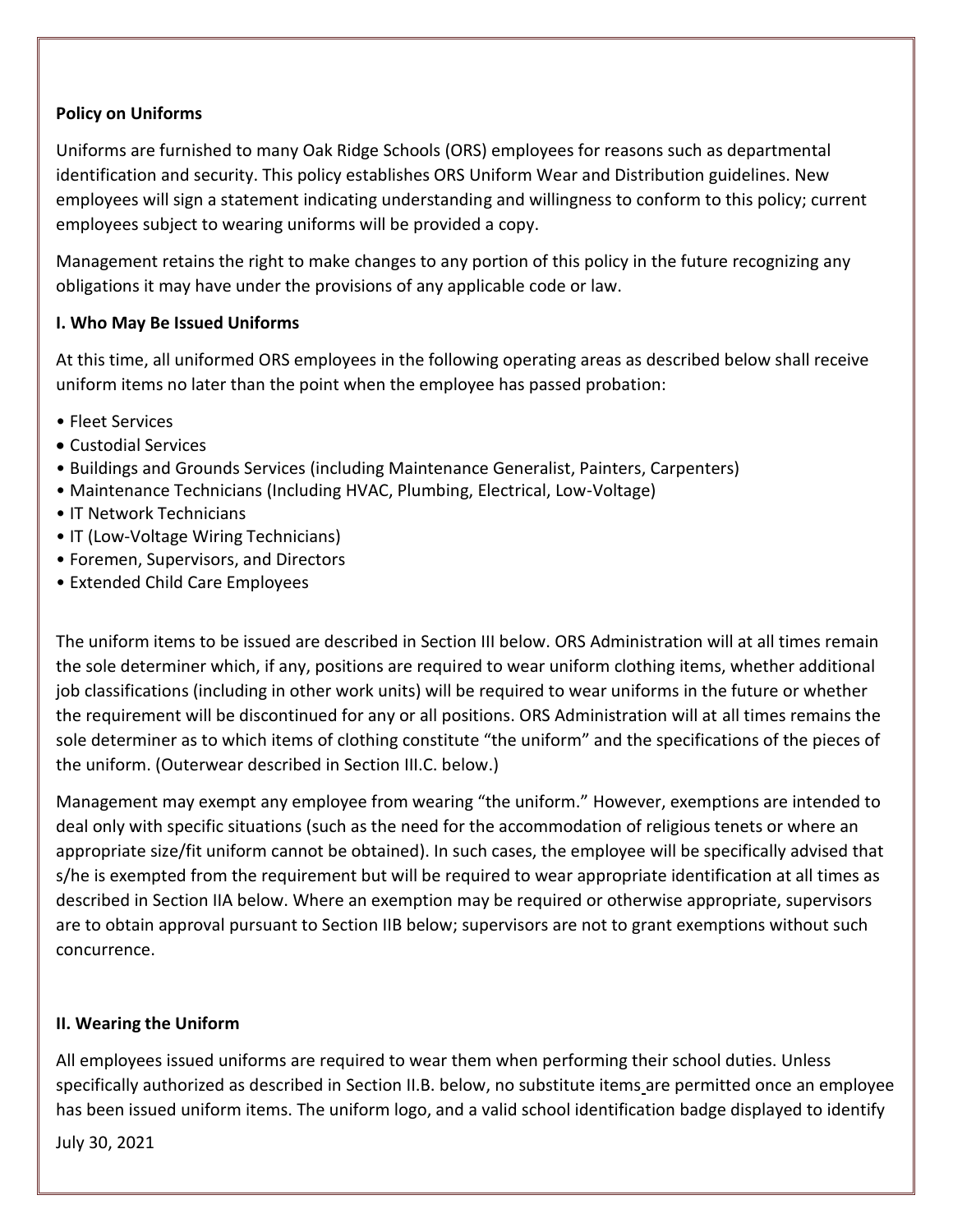the employee, must be clearly visible at all times, regardless of whether duties are performed inside or outside of school buildings. Identification badges are to be worn "face out", attached to a breast pocket, collar, or around the employee's neck so that his/her face (and name) can be viewed simultaneously with the identification badge.

A. Any deviations from this policy, including ordering additional uniforms (excluding replacements for damage - see Section V), must be approved by the Assistant Supervisor of Operations and Department Supervisor. If a request is made on the basis of a medical issue, it shall be the employee's responsibility to request a medical waiver through the supervisor if unable to comply with this policy because of medical reasons and supply supporting medical documentation. Requests because of religious issues should be discussed with ORS Human Resources to determine what, if any, documentation is appropriate.

B. Employees issued uniforms are expected to wear them in a presentable and professional manner on the job. Employees are expected to turn in uniforms to contracted services for cleaning and maintenance weekly. No alterations or additions to this attire (such as patches or insignias) may be made without prior management approval.

C. The uniform shall not be worn off the job except while commuting to or from the workplace. It is a violation of this policy to wear the uniform while in private employ elsewhere, or when self-employed doing "side jobs."

D. Management may specify occasions when certain items must or may not be worn. For example, T-shirts (if selected) are not to be worn on special event days without the prior approval of management. Conversely, in certain instances, event-related staff may be provided with ORS-issued event attire. In such cases, employees may be required to substitute the event-related item for a uniform item by Management. However, requiring event-related attire by individuals not normally designated for uniforms will not obligate Management to provide uniforms for basic duties. An employee who transfers from IT, ECC, or M & O, or who separates from the School district, will be required to turn in all uniform items. All uniform items remain the property of the School District at all times.

E. Failure to properly wear issued uniform item(s) (unless a specific exemption has been approved as described in Section II.B. above) or to wear the uniform contrary to the provisions of this policy (including while working "side jobs") is considered a disciplinary offense and may subject the employee to administrative and/or disciplinary action up to and including discharge.

## **III. General Guidelines**

A. Eligible employees are issued standardized departmental uniforms upon the completion of probation. Employees may be issued a portion of their uniform allotment prior to the completion of probation, at management's option. Uniform items are not to be modified by appliqués or insignias. Uniforms will be modified to fit by the vendor.

B. Replacement uniforms will be issued according to contract by Oak Ridge Schools and vendor.

C. In addition, all Buildings and Grounds and Maintenance Technician employees will also receive *either*  insulated coveralls or an outerwear jacket once every two years, if the employee so elects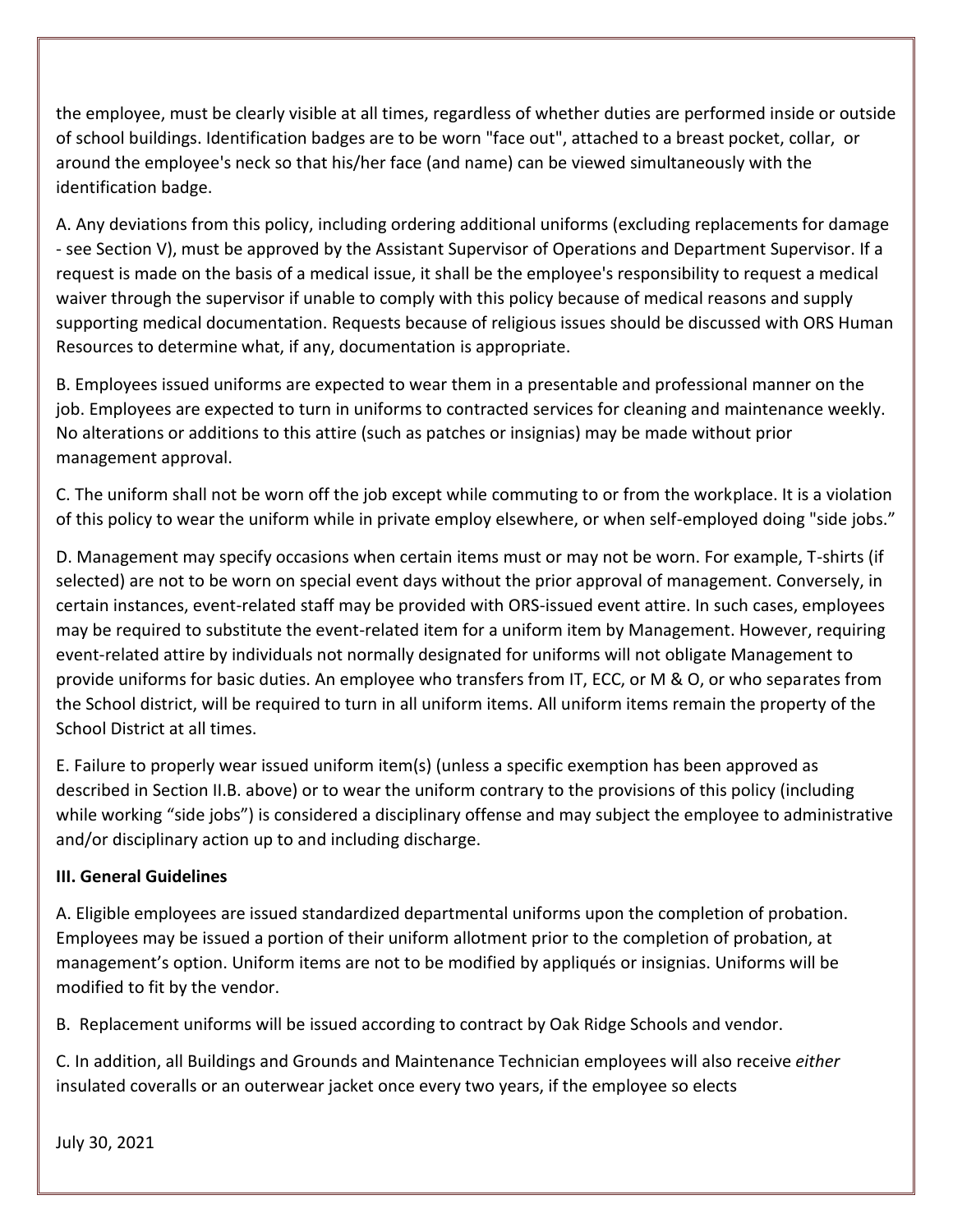D. Some employees are required by the District Electrical Safety Policy and/or OSHA regulations (see Appendix A) to wear clothing that contains no synthetic fibers. The uniform shirt is acceptable. Additional items, such as pants, coveralls, etc., are considered personal protective equipment, not uniforms. This equipment is issued according to the District Policy on Personal Protective Equipment.

E. Employee footwear must be appropriate for safe performance of the employee's duties, e.g., no open-toed footwear. These items are not provided by the district and are at employee expense.

F. For those employees whose duties require the wearing of safety shoes, as determined by the District and pursuant to applicable safety code, the District shall reimburse up to \$200.00 per year for appropriate safety shoes as needed.

### **IV. Procedure for Ordering Replacement or Repair of Uniforms**

Procedure will be dictated between Oak Ridge Schools and vendor. Notices will be posted at Oak Ridge Schools drop off and pick up spots.

A. Each year, the Assistant Supervisor of Operations will notify appropriate staff of the upcoming replacement uniform order. The Assistant Supervisor of Operations will review the order information with each employee and place the order with the vendor. Employees may request a measuring session or a sample to try on for fit.

B. Uniforms will be issued using the M & O work order system and signed for by the employee upon receipt of the uniform.

C. Once uniforms have been issued, employees have five working days to try them on and, if unsatisfactory, must notify their supervisor so items may be returned to for exchange. Once they have been washed or worn, uniforms may not be exchanged.

D. In cases where an employee has altered (other than for tailoring for fit) or damaged an article or has been careless or negligent in the loss or destruction of his/her uniforms, the cost of replacement uniforms may be charged to the employee, at the discretion of the Assistant Supervisor of Operations (as approved by the Supervisor of Maintenance and Operations and the Executive Director of School Leadership). As with all school property, cases of gross negligence or deliberate destruction of departmental property may result in additional administrative and/or disciplinary action.

## **V. IMPORTANT TAX AND FRINGE BENEFIT INFORMATION RELATED TO APPAREL**

For any clothing or uniforms provided to employees *not* to be a taxable event, the clothing must meet **both** of the following conditions:

1) The clothing provided must be a condition of employment (the employer **mandates the employee's wear the provided clothing to work**), i.e., if the employee reports to work without the "uniform" they would not be allowed to work without the "uniform"

and